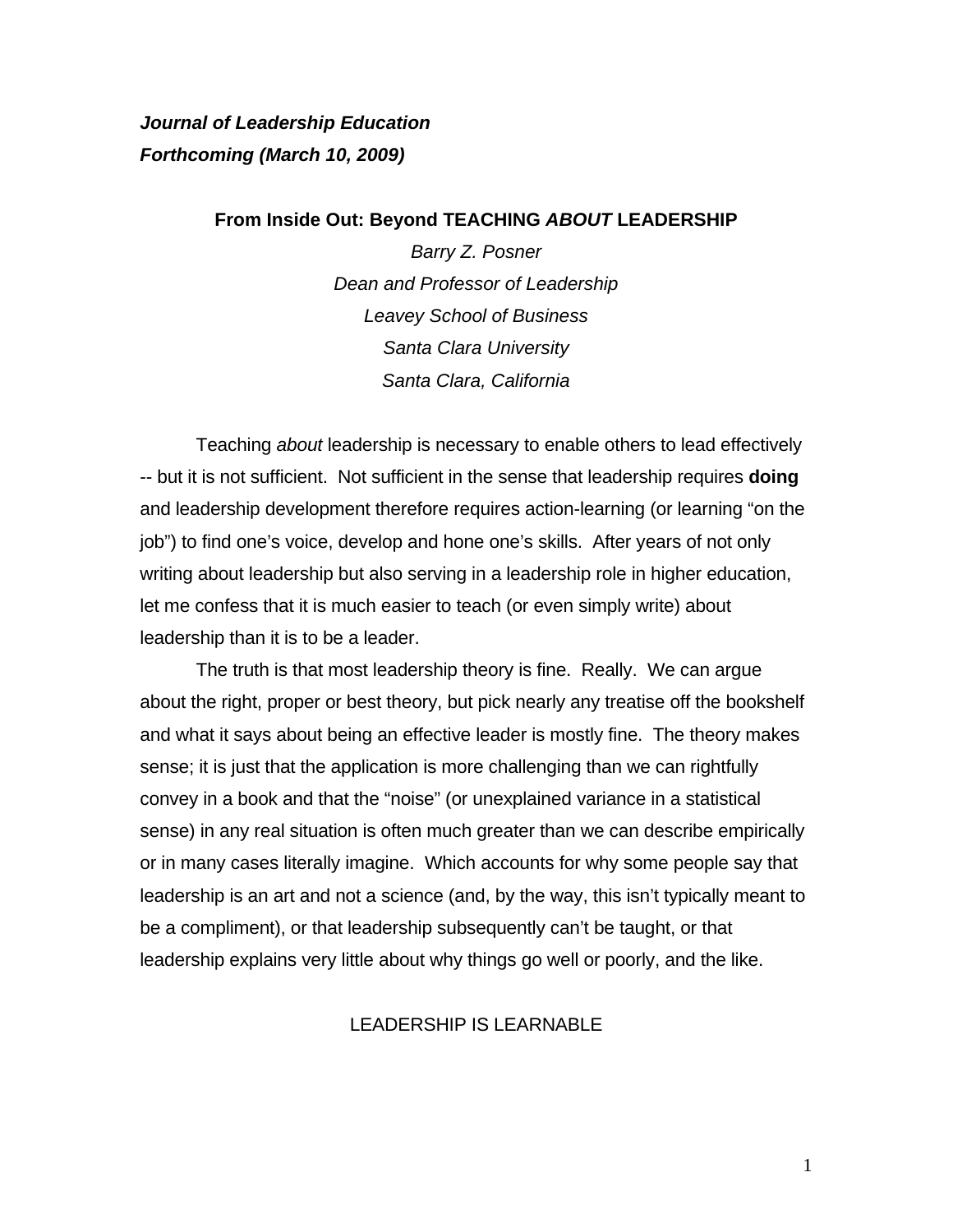The notion that leadership is magical, ethereal, esoteric or reserved for only a very few is reinforced every time someone asks, "Are leaders born or made?" Whenever asked this question -- which is almost every time I give a speech, conduct a class or workshop -- my answer, always offered with a smile, is this: "Yes, of course, all leaders are born. We've never met a leader who wasn't. So are all accountants, artists, athletes, parents, zoologists, you name it. We're all born. What we do with what we have before we die is up to us!"

My colleague and co-author Jim Kouzes and I have been ranting for years that it is just pure myth that only a lucky few can ever understand the intricacies of leadership. Leadership is not a gene, and it's not a secret code that can't be deciphered by ordinary people. The truth is that leadership is an observable set of skills and abilities that are useful whether one is seated in the executive suite or standing on the front line, on Wall Street, Main Street, or College Avenue. And any skill can be developed, strengthened and enhanced given the motivation and desire, along with practice and feedback, role models, and coaching (Kouzes & Posner, 2008).

It's very curious -- and revealing -- that no one has ever asked us, "Can management be taught? Are managers born or made?" Why is it that management is viewed as a set of skills and abilities, while leadership is typically seen as a set of innate personality characteristics? It's simple. People assume management can be taught. Because they do, hundreds of schools have established degree programs and each year thousands of management courses are taught. By assuming that people can learn the attitudes, skills, and knowledge associated with good management practices, schools and companies have raised the caliber of managers. They've also contributed to the idea that good management skills are attainable.

The same can be said for leadership. In over twenty-five years of research, we've been fortunate to have heard and read the stories of thousands of ordinary people who've led others to get extraordinary things done. It's not the absence of leadership potential that inhibits the development of more leaders; it's the persistence of the myth that leadership can't be learned. This haunting myth is a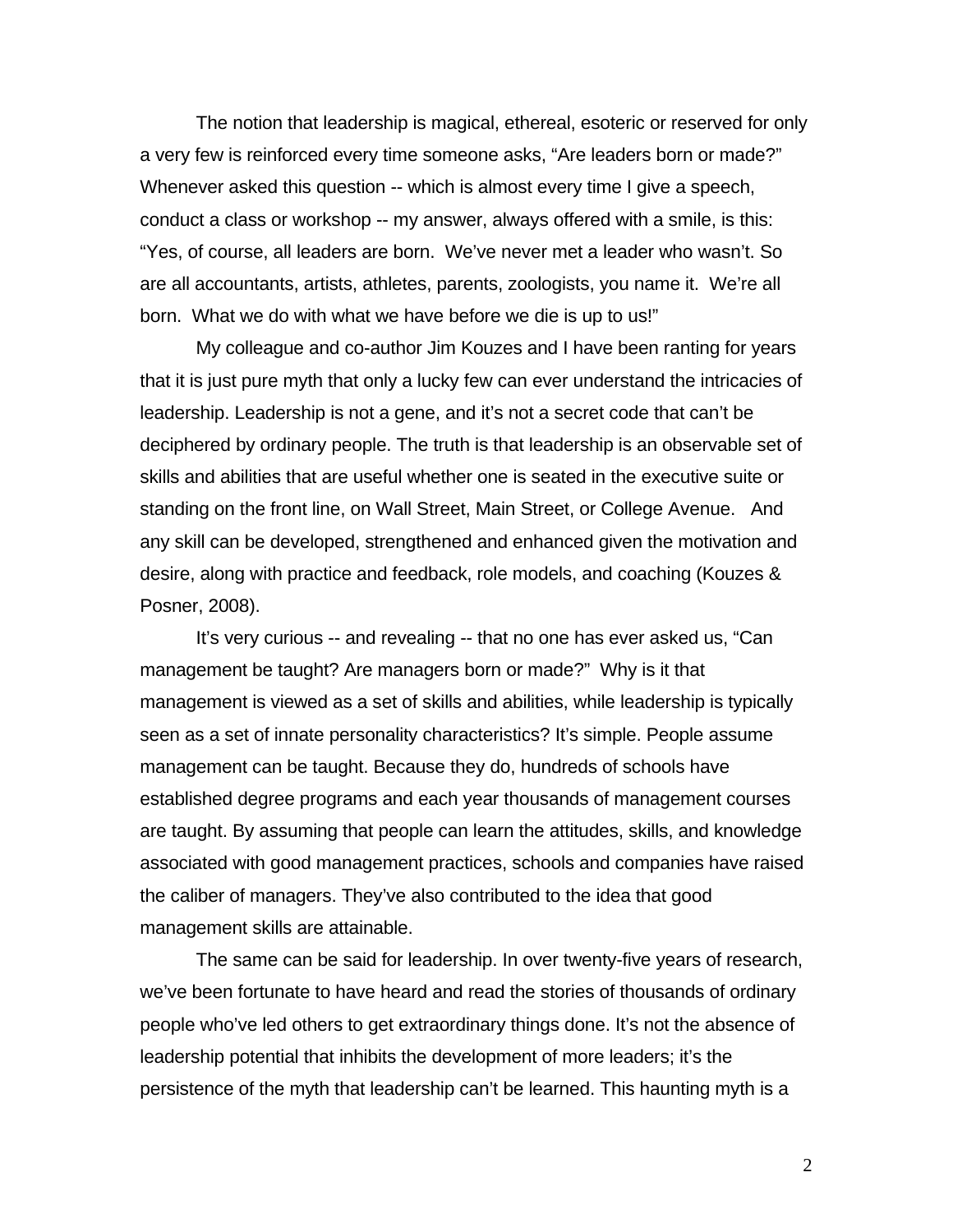far more powerful deterrent to leadership development than is the nature of the person or the basics of the leadership process.

 A mid-career graduate student made an observation. He recalled an address given to him and his classmates at the Naval Academy in 1992 by General Colin Powell: "The General told the assembled Brigade of Midshipmen that one of the tenets of a good leader is to never stop learning. He stressed that we must use every experience, good or bad, to strengthen our leadership identity." This student went on to say that "this past quarter I have been able to take away several valuable lessons from my Leadership Development Plan. Among the leadership lessons I learned, the impact of making time for practicing good leadership strikes me as the most significant." That's the point: You can't learn to be a good leader without having experience as a leader. And that experience begins with an exploration of one's inner territory.

## LEADERSHIP IS AN INSIDE JOB

There is a basic problem with the way many schools teach leadership. Leadership needs to be taught differently than "content-based" courses. Leadership is driven more by internal forces than by external forces, and thus the development of leaders is fundamentally the development of the inner self. Few schools address that aspect of our students. After all, it's difficult to translate inner self development with GRE, LSAT, GMAT scores or to the percentage of graduates hired or their average starting salaries. Organizations can only pay people to manage -- there's no pay scale for leadership. In this light, there are few extrinsic reasons for students to learn to lead at all.

The reasons to lead are, by nature, intrinsic. It's hard to imagine anyone getting up day after day to put in the countless hours to get extraordinary things accomplished unless they have their heart in it. Leadership is about doing the things that go beyond a job description, like caring and personal sacrifice. Students must learn that they'll have to give up something -- whether it is a meal, a night of sleep, or even possibly their last breath -- if they want to make a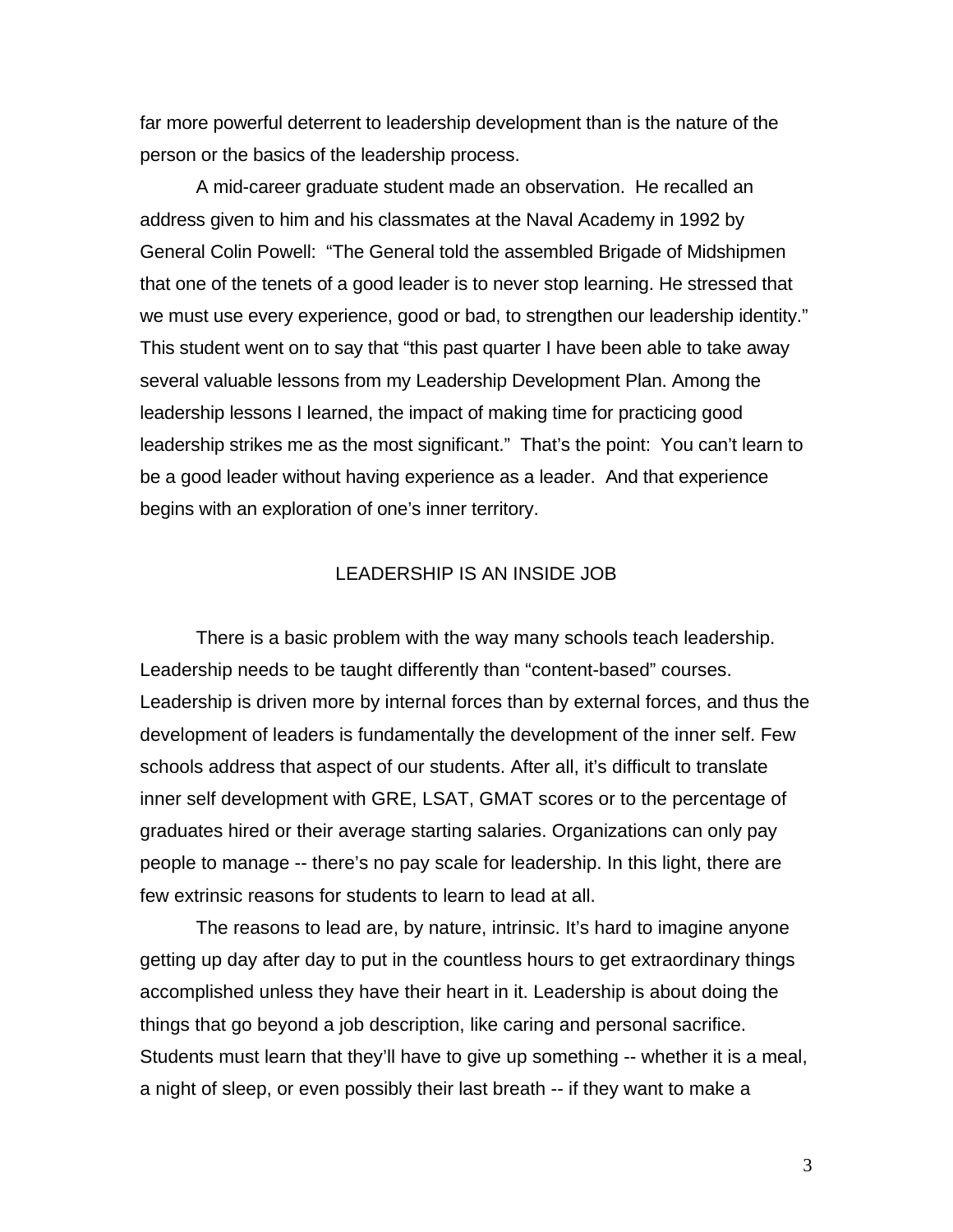difference. Leadership is hard work, work that isn't generally reflected in starting salaries (or ending ones for that matter).

Organizations may pay our graduates to manage, but they will succeed because of the leadership they exhibit. In this regard, raw talent or ability is overrated. Organizations will prosper more by gaining a one percent improvement in 100 people than they will by getting the most talented individual to do 100 percent better. The question for schools isn't how they can identify socalled "natural-born leaders." The question is: *How can we help all of our students improve and develop the leadership potential they already have?*

## FIND YOUR VOICE

In our studies and seminars (Kouzes & Posner, 2007), we've asked thousands of people to list the historical leaders they most admired -- leaders they could imagine themselves following *willingly*. While no single leader received a majority of the nominations, the two most frequently mentioned were Abraham Lincoln and Martin Luther King, Jr. Lincoln and King: two leaders a century apart, both come from times of national struggle. Other historical leaders who've made the list include: Mahatma Gandhi, Jesus, Mohammed, Moses, Golda Meir, Eleanor Roosevelt, Franklin D. Roosevelt, and Mother Teresa.

 What do these admired leaders have in common? In reviewing the list of individuals nominated for most admired leader, we found that the entire list was populated by people with unwavering commitment to principles. They were passionate about their causes. The message is clear. We admire those who speak out. We admire, and are willing to follow, those who stand up for their beliefs.

 People expect their leaders to speak out on matters of value and conscience. But how can you speak out if you don't know what to speak about? How can you stand up for your beliefs, if you don't know what you stand for? Leaders who aren't clear about what they believe are likely to change their position with every fad or opinion poll. Without core beliefs and with only shifting positions,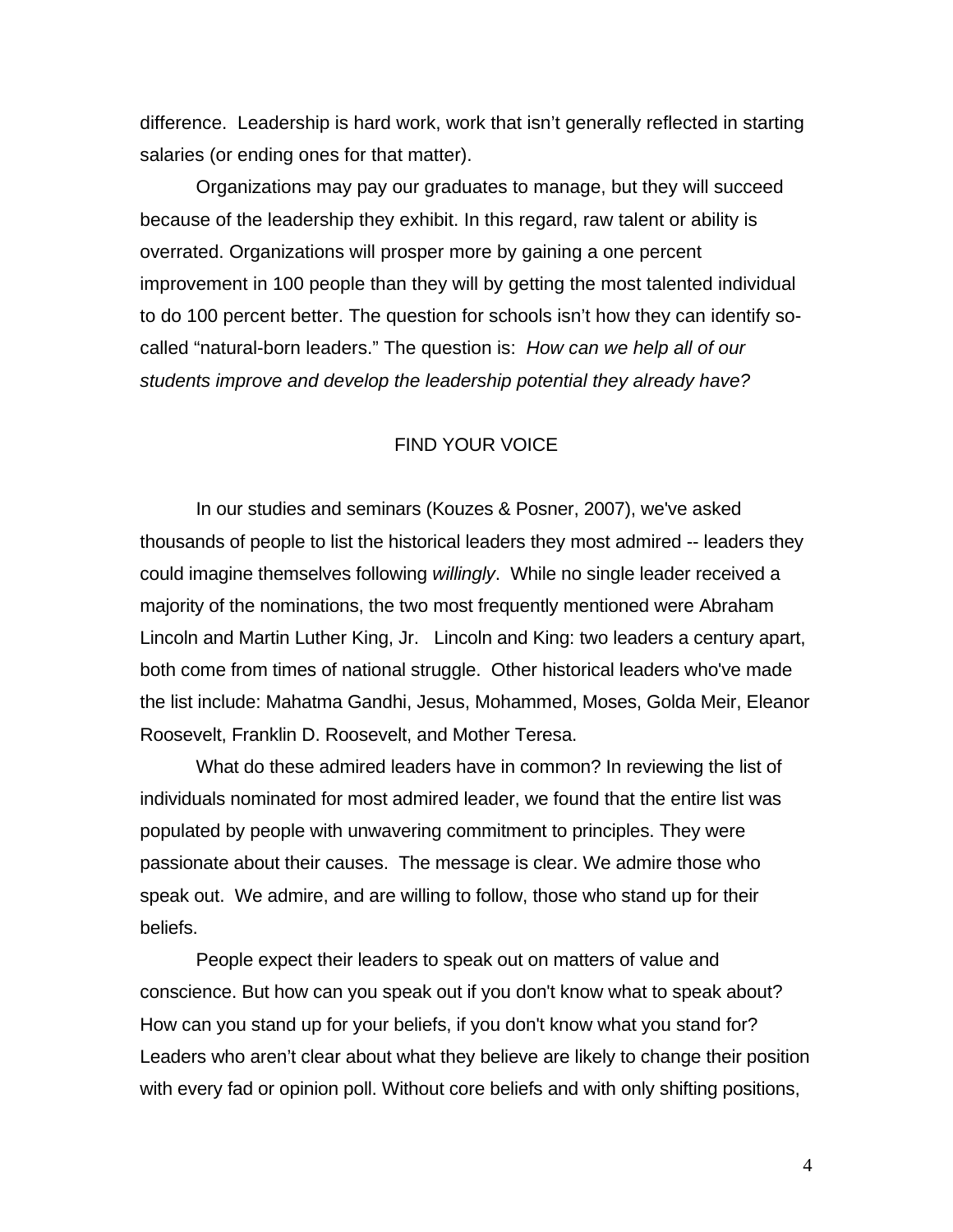would-be leaders are judged as inconsistent and derided for being "political" in their behavior.

 Perhaps this is why so many people have become cynical about leadership. They know that before politicians speak they've consulted their pollsters for exactly how to phrase their message. They know that senior executives have speech writers to craft just the right language. But we all know deep down that people can only speak the truth when speaking in their own voice. The techniques and tools that fill the pages of management and leadership books -- including our own -- are not substitutes for who and what you are. In fact they can boomerang if thrown by a spin-meister who's mastered form but not substance.

 Where leaders must go to find their voice is within. We have to get our students to explore their inner territory. We take a few steps in this direction when we ask them such questions as: What do you *stand* fo*r*? What do you *believe* in? What are you *discontent* about? What makes you *jump for joy?* What keeps you *awake at night*? Just what is it that you really *care about*? To act with integrity, you must first know who you are. You must know what you stand for, what you believe in, and what you care most about. Clarity of values provides the confidence to make the tough decisions, to act with determination, and to take charge of your life.

 When first learning to lead, students often read biographies and autobiographies about famous leaders. They read textbooks by dedicated scholars and trade books by experienced executives. They attend speeches by decorated military officers. They buy tapes by motivational speakers, and participate in training programs with skilled facilitators. They do all this in order to master the fundamentals, the tools, and the techniques. As a result, while clumsy at first, failing more than succeeding, they soon can give a speech with ease, conduct a meeting with grace, and praise a colleague with style. Many have passed the course.

 Later in their lives they will notice how that last speech sounded mechanically rote, how that last meeting was a boring routine, and how that last encounter felt terribly sad and empty. They awaken to the frightening thought that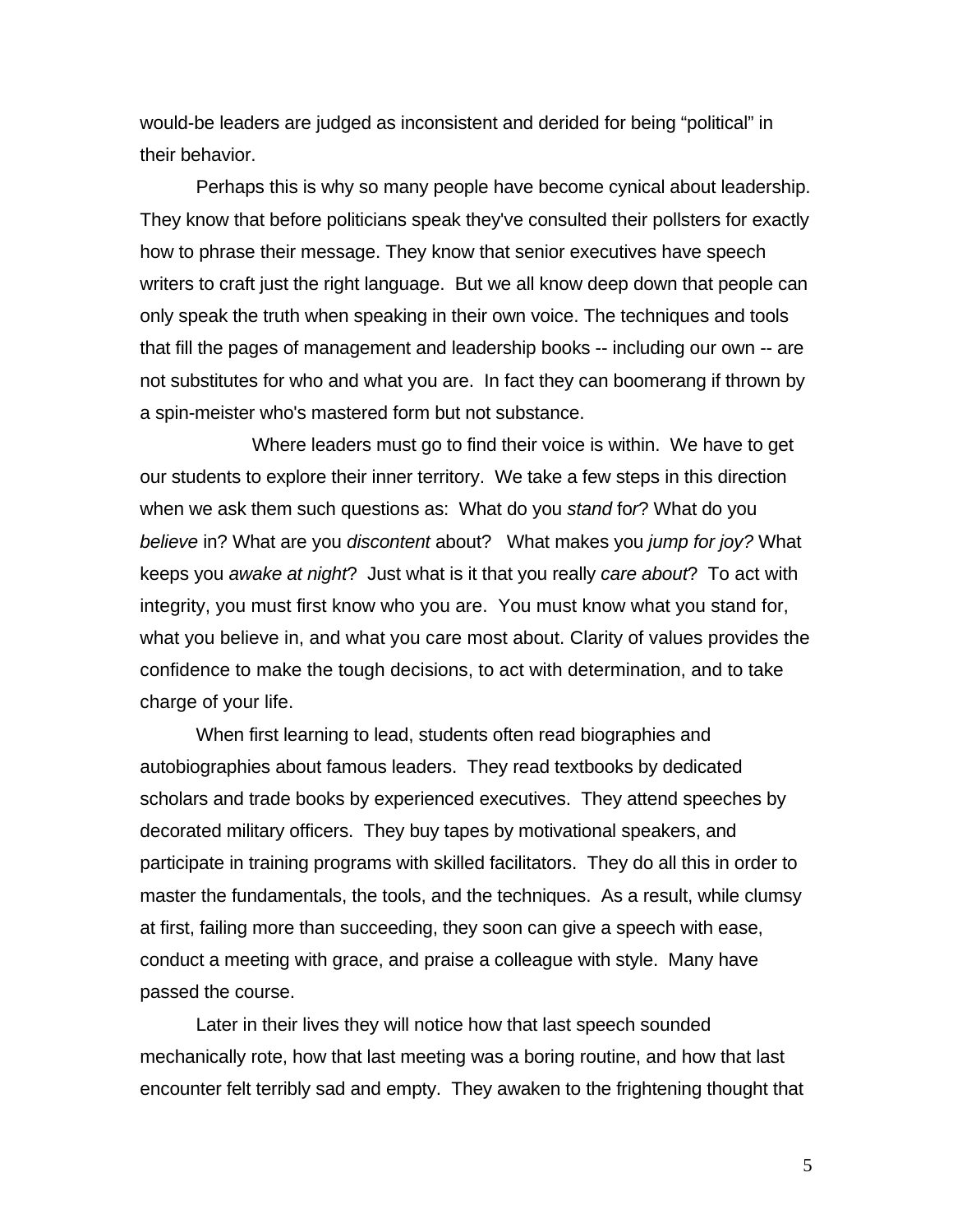the words aren't theirs, that the vocabulary is someone else's -- that the technique is right out of the textbook, but not straight from the heart.

 Most leadership development programs are primarily about copying other people's styles. It's still mostly about trying to mimic the great leaders. It's often based on the erroneous assumption that authentic leadership can come from the outside in. It cannot. It comes from the inside out. You have to be the author of your own story, and not the reader of someone else's. You cannot lead through someone else's words. You cannot lead out of someone else's experience. As responsible educators, we must help students learn how to authentically communicate their beliefs through their words and actions that uniquely represent who they are.

### LEADERS LEARN THROUGH PRACTICE, THEY "DO"

Jim Kouzes and I talk about leadership *practices* in our work because we know that it is only through disciplined practice that mastery can be achieved. In every leadership seminar I teach, students don't always appreciate at the onset that (a) I really don't have anything to teach them that they don't already know, and, (b) becoming a better leader only happens when they "do leadership." We should assign students projects that require them to go out and lead and then come back and reflect on that experience. Only then will they learn to be better leaders.

Of course, I provide them with ideas, concepts, techniques, strategies, and all the other gadgets in a leader's tool kit in an effort to make this assignment successful. But they soon realize that the value of this assignment and the course can't be measured by the "grade" they receive. Its value lies in the insights they glean as they reflect on their experiences, whether or not their outcomes were successful. Where learning happens is in their realization of what they would do differently given another opportunity.

Indeed, the reflective assignment can be so simple and direct as "How can you be a better leader? Determine an area of leadership that you want to improve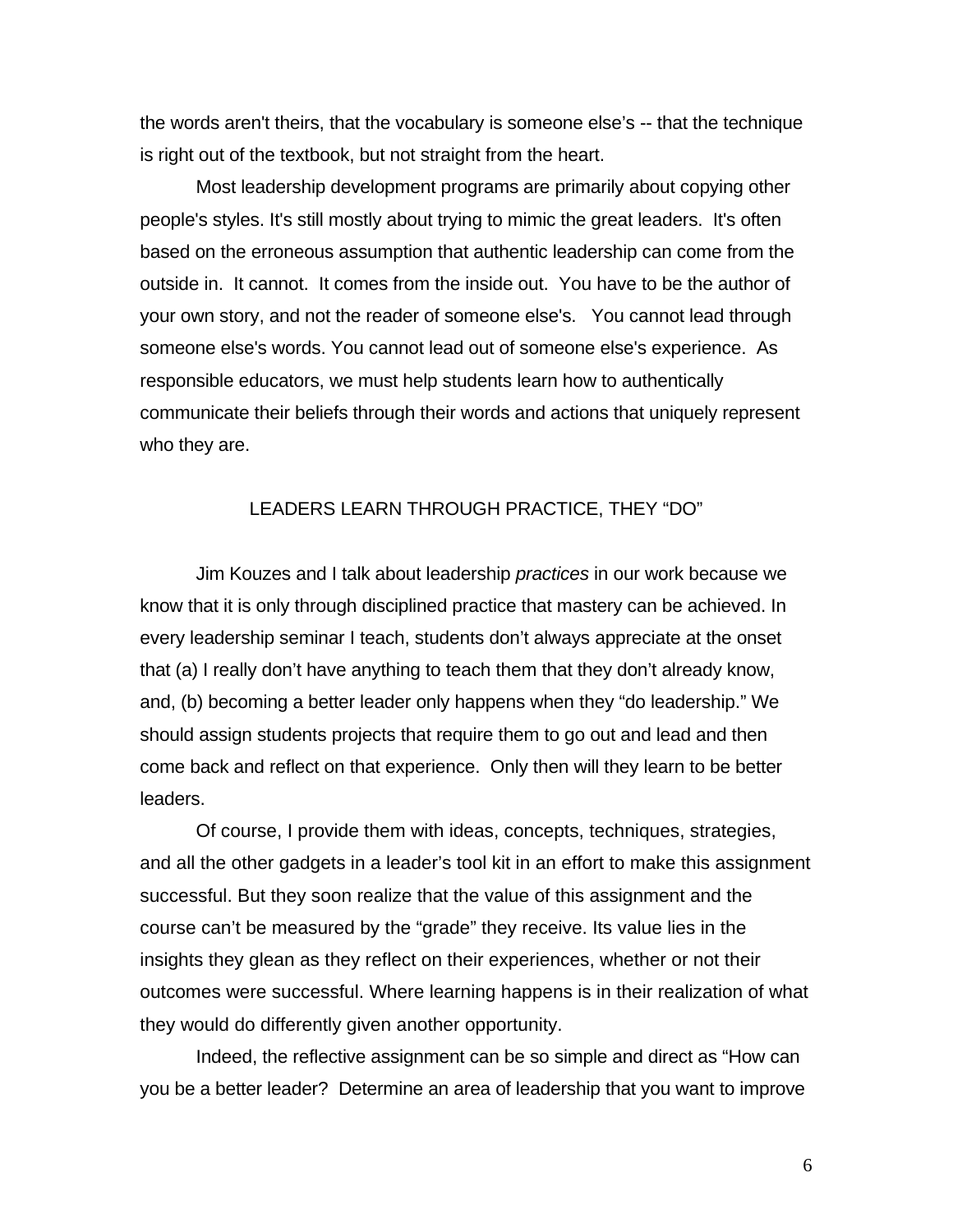and/or build upon and take some action(s) to do so. Analyze what you did, what impact it had, what you learned and what you would do differently the next time around." Projects have spanned the gamut from study group projects to workplace team development, community or volunteer organizing, startups, and even child rearing.

Too often schools teach students *about* leadership -- *about* leadership theories and concepts as "applied" to leading. Learning about leadership is not the same as learning to *be* a leader. Students often learn *about* what it takes to be a great leader, but they don't learn to *be* leaders nearly often enough. Just as medical students can't become surgeons unless they operate on live patients, just as priests can't find their faith unless they work with suffering members of their congregations, just as elected officials can't make budget allocations without trade-offs between competing goods, students cannot become leaders if their learning is restricted to the classroom.

 This was precisely the conclusion one of my students recently came to at the end of the term. He wrote:

I used to think that leadership is something one is born with or without. However, I learned that although some people may be a "natural leader," that leadership can also be learned. The main reason is that it's not just ability, such as ability to run fast or paint a photographic portrait on a canvas, but it's also an understanding of what makes each of us tick…. Many other books I've read and leadership training courses that I've taken do not adequately or clearly convey the concept of learn-ability of leadership from an inside-out point of view. Instead those courses and books jump into and focus mostly on mechanics of what to do, thereby missing the internal foundation that leadership builds upon.

And another student explained that exploring his inner territory led him to realize "passion inspires me to lead and that I will need to make manifest in my work those things I am passionate about." As a result of exploring what was really important, he became both clear and conscious of his values. Feeling more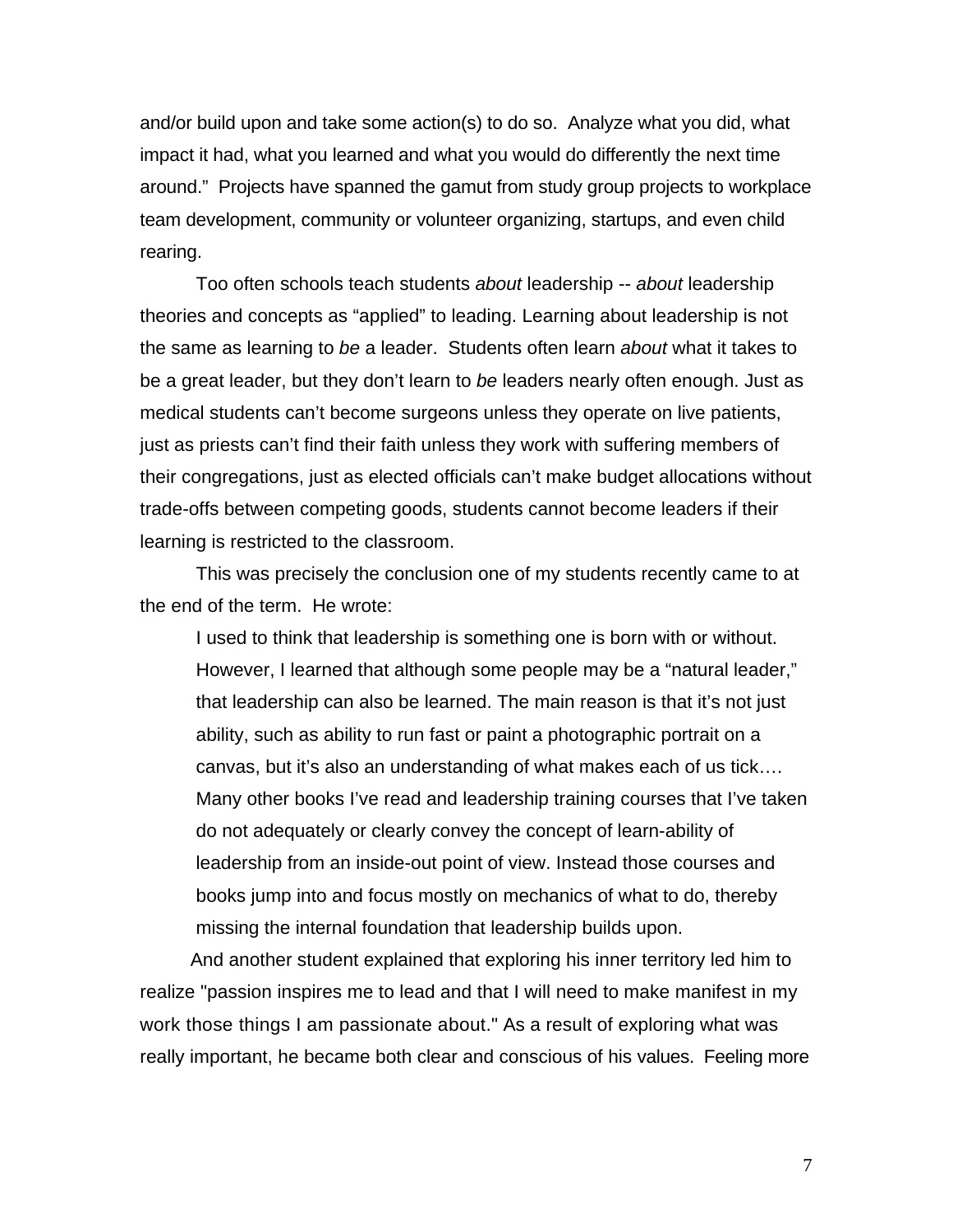grounded and confident he explained how this insight directly impacted his leadership behavior:

> I'd assumed a new position with responsibility for my company's relationships with the Wall Street brokerage analysts who publish recommendations on our stock. We've been suffering from Wall Street's perception that our competitor was gaining momentum in the market. Whereas I might ordinarily wait for my boss (who previously drove this function) to help devise a response, I felt confident in developing an engagement plan, crafting the story and messages, setting up meetings with analysts, and pulling senior managers into interviews to tell the analysts how we planned to compete and recover lost ground. Identifying my values and finding my voice was what gave me the confidence to take such a risk in my first weeks in a very visible new job.

There's another, more tangible benefit we see when students do leadership: They often record a number of remarkable accomplishments, most of which would not have happened if they were not *required to do something different*. There are no shortages of opportunities to lead and make a difference. Consider what another student wrote at the end of the semester:

Overall, the past three months enhanced my leadership style. This exercise has been personally rewarding and has led to a deeper understanding of my strengths and weaknesses. At work, the teams I lead have a greater sense of shared values, and seem to have higher morale. In circumstances where I am just a team member, my advice is sought out by people more experienced than me. My management has recognized and rewarded me for my leadership contributions, and I have been put into a position where I have responsibility for training and mentoring new program managers and technical project managers. The challenges of improving my leadership skills have raised my interest in work and reduced the routine nature of some of my professional responsibility. As a result of this focused effort on leadership, I am a better leader and I have a deeper understanding that leadership is a journey of continuous development."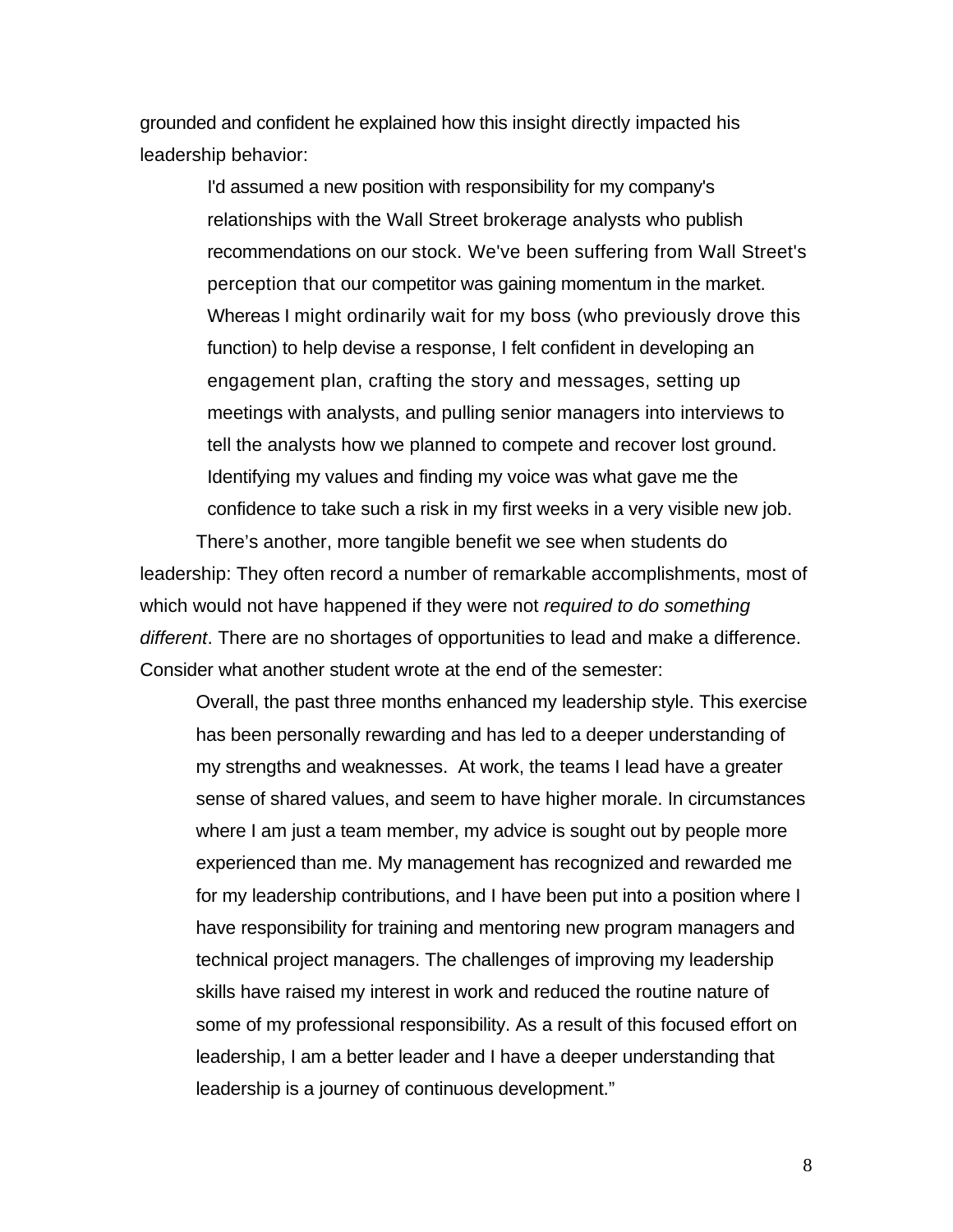## ASK THE RIGHT QUESTION

Think about the impact of this question: "What will be your legacy?" This is the first question I ask at the start of the required course on leadership for all business school students at Santa Clara University. I ask them this question and then pause. While no one quickly offers a response to this question, they all write it down. They wait for me to provide the answer. In fact, they typically leave some space in their notes, after writing down this question, for when I provide them the answer to this question. After a few moments of awkward silence between us, I let them off the hook, by telling them that I don't really expect them to have "the" answer to this question, as if it had a single answer or possibly even "an" answer to this question at this stage in their lives.

 What I do tell them is that this is one of the most important questions they need to consider in order to lead a life with intention, to lead their lives forwards rather than backwards. The truth is that each and every one of us will leave a legacy and the only question to ponder is whether or not it is the one we intended, or even wished for. *What will be your legacy?* is a question that they need to ponder constantly, asking themselves what difference are they making by their actions, even by their very presence?

 Thinking about legacies motivates a life lived forward. In our book *A Leader's Legacy* (Kouzes & Posner, 2006) we note that thinking about a legacy can be extremely energizing and uplifting. It forces thinking about today's actions in a larger context. It requires an appreciation of others. None of us are the sole inhabitants of our organizations or our communities -- we do not live alone. This kind of forward thinking requires people to take responsibility for their own actions with a realization that these will always have consequences, if not immediately, for sure in the future. The legacy perspective explicitly reveals that each one of us makes a difference. Then the only question remaining to consider is, "What kind of difference do I want to make?"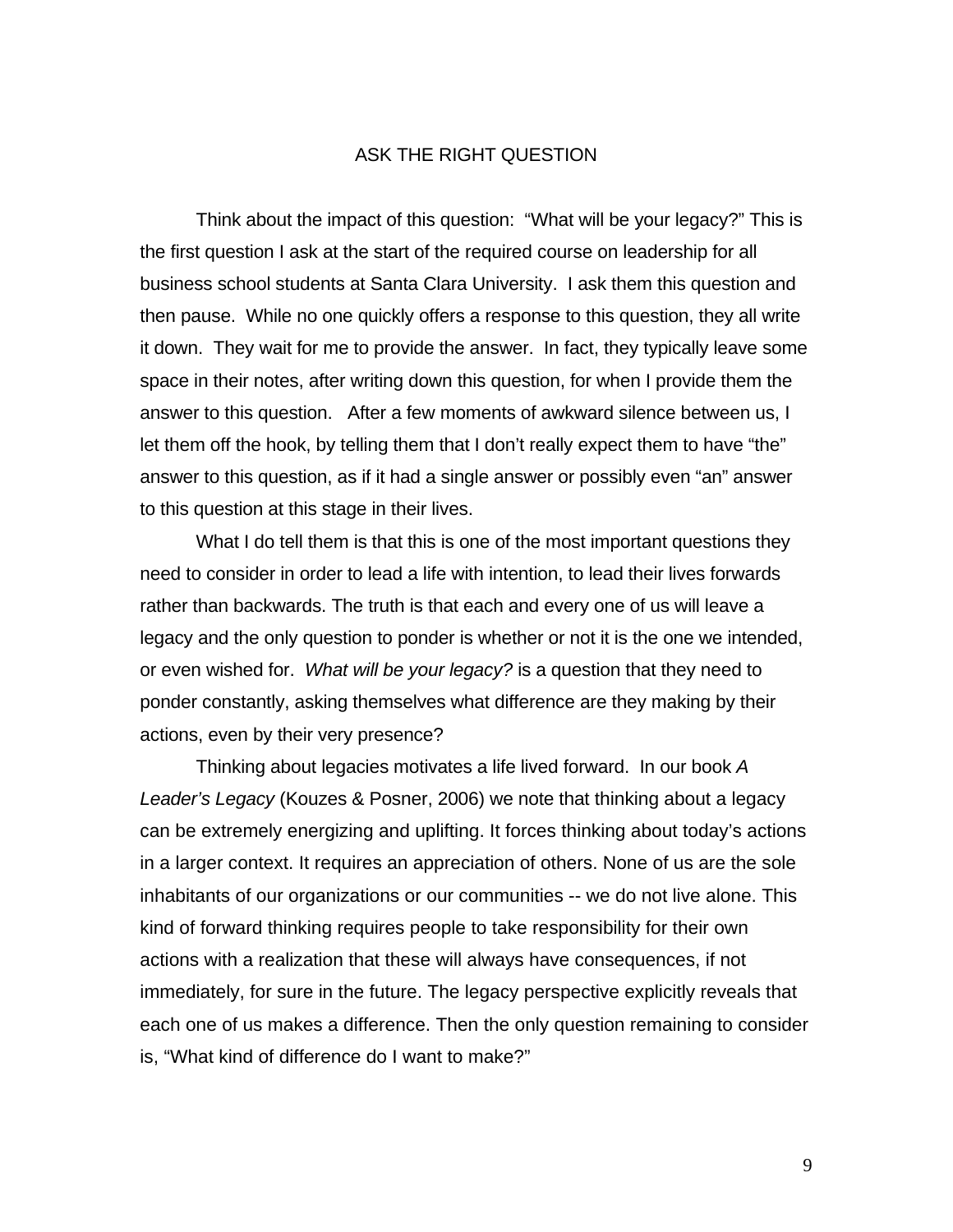Thinking about legacies requires moving beyond short-term definitions of success. Legacies encompass past, present, and future. We bring students face-to-face with questions of "who are you?" and "why are you here?" They have to consider more deeply the true value of what was, what is, and what will be. A heartfelt quest to leave a lasting legacy brings about a transformation from focusing on success to aspirations of impact and significance.

### LEADERSHIP IS IN THE MOMENT

As leadership educators and developers the questions we get our students to ask themselves have a tremendous impact on both their desire and ability to lead. Most important, they learn to lead by leading, beginning with leading themselves. With that realization, I believe that in the future we should move beyond talking to students about leadership. We must create opportunities for them to be leaders -- to do leadership. When we design these learning experiences right we can liberate the leader within everyone. This was precisely the insight which one student reported in her final reflective essay:

With almost every previous leadership workshop I have been a part of in the past, the actual work on leadership skills ended 45 seconds after we were dismissed. We may have looked at surveys from our peers where they gave us anonymous, honest feedback on our leadership styles. We may have even performed some advanced self-reflection. During the workshops, we learned about leadership theory, heard tales of great leadership moments, and worked in teams on challenging problems, exposing the importance of leadership.

This course was different in two ways. First, there is a natural and organic structure to the five key areas of exemplary leadership. It is a structure that allows for focusing one's energies in areas that require the most attention. They also provide a sort of troubleshooter's guide to benchmark your efforts against to create the most productive and inspired environment with one's teams. Second, learning did not end when we left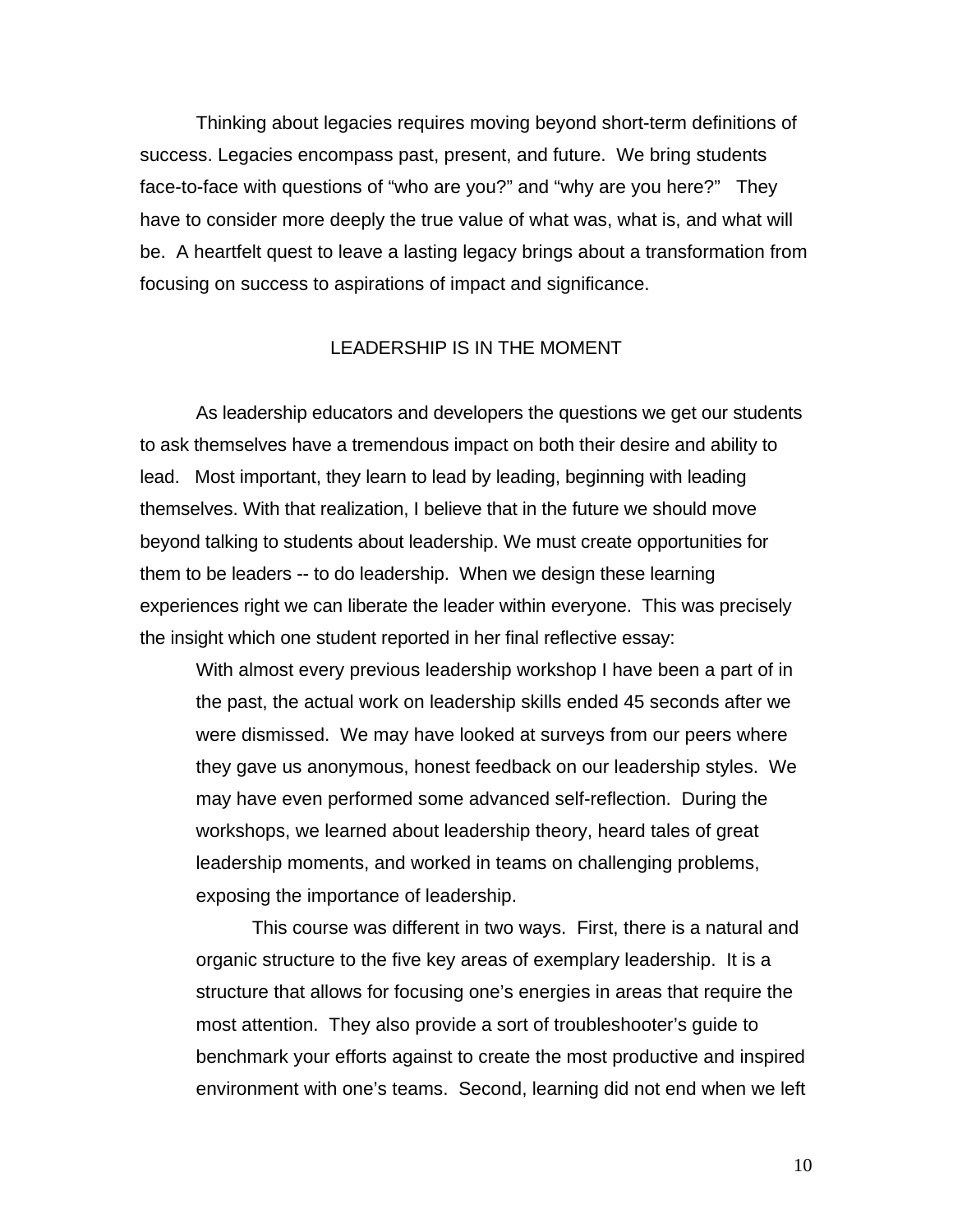the classroom. I have never before spent as much time and energy after a productive workshop reflecting on my own leadership style, articulating and refining my leadership goals, and actually practicing my leaderships skills. As with the pursuit of mastery of any new skill, we must develop a habit of success which is usually earned through dealing with familiar situations in entirely new ways.

Each day provides our students (truly each one of us) the chance to become better leaders. Each day offers opportunities to provide leadership. Each day serves up the prospect of leaving a legacy. Here's how one student nailed this same point, when he concluded:

The first important lesson that I have learned is that leadership is a lifelong practice, it is not necessarily inherent. While I do believe that there are some born leaders, individuals who have a natural talent to lead, even those leaders can improve if they practice the skills and focus on daily improvement. More importantly perhaps, it is not a weakness to need to, and choose to, practice leadership skills. It is another step in the desire for self-improvement, one that allows for ever greater achievement through the powers of high performing teams working effectively toward a common purpose.

As our colleague John Maxwell, himself the author of numerous books on leadership, told us, "It's been said that there are two kinds of people in life: those who make things happen and those who wonder what happened. Leaders have the ability to make things happen. People who don't know how to make things happen for themselves won't know how to make things happen for others." He went on to tell us that "what you do with the future means the difference between leaving a track record and leaving a legacy."

Developing leaders is not the result of wishful thinking, reading a book, or taking a class. Developing leaders is the result of determined doing, from the inside out.

## REFERENCES